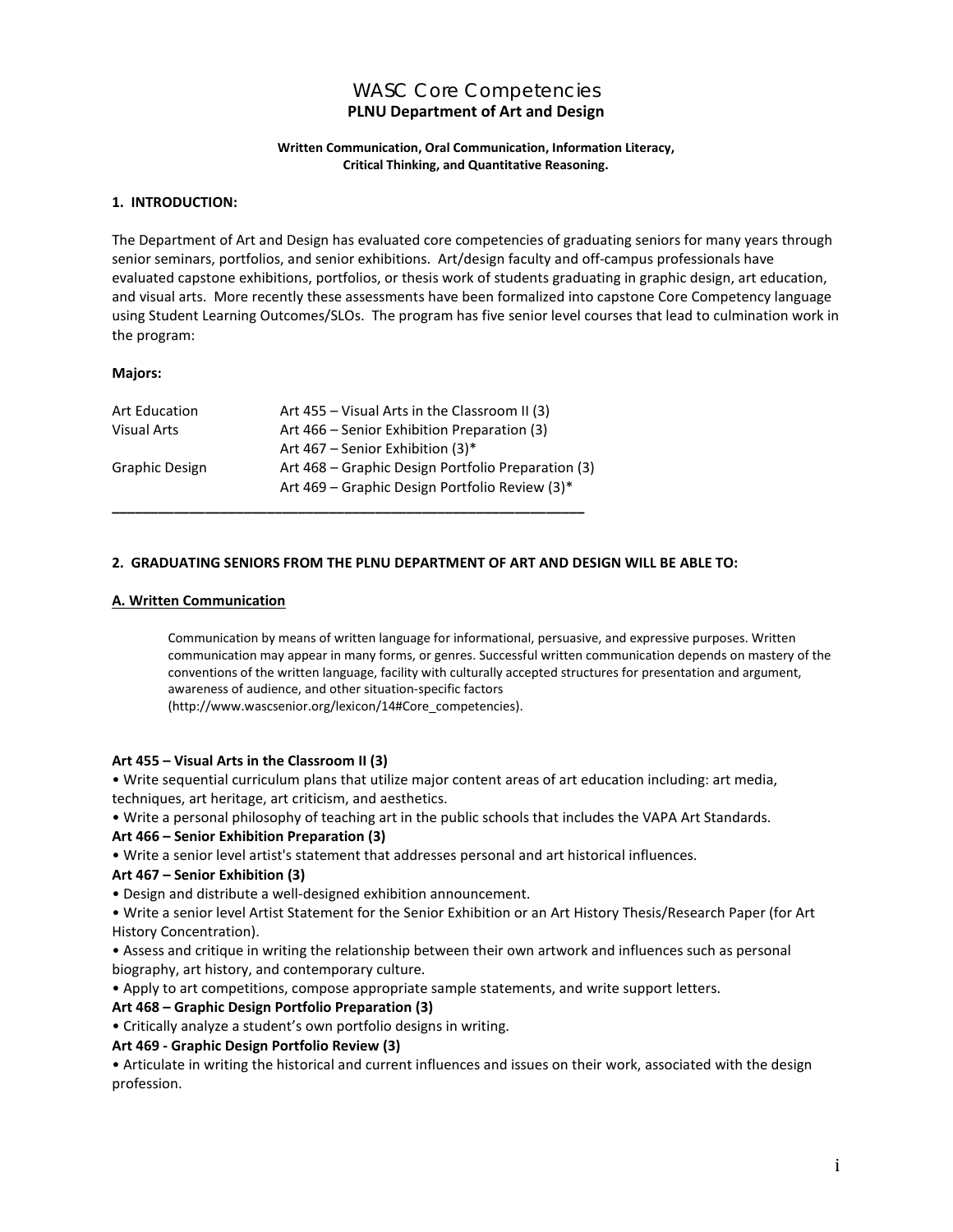# **B. Oral Communication**

Communication by means of spoken language for informational, persuasive, and expressive purposes. In addition to speech, oral communication may employ visual aids, body language, intonation, and other non-verbal elements to support the conveyance of meaning and connection with the audience. Oral communication may include speeches, presentations, discussions, dialogue, and other forms of interpersonal communication, either delivered face to face or mediated technologically [\(http://www.wascsenior.org/lexicon/14#Core\\_competencies\).](http://www.wascsenior.org/lexicon/14#Core_competencies)

# **Art 455 – Visual Arts in the Classroom II (3)**

• Articulate the values of using the VAPA Standards to develop art curriculum for the secondary classroom.

• Critique issues in the visual arts concerning content, gender, ethnic diversity, and other topics as related to art in secondary school classrooms.

• Teach a VAPA Standards-based art lesson in a public school art classroom.

# **Art 466 – Senior Exhibition Preparation (3)**

• Articulate their own work and artistic influences before classmates and visiting artists.

# **Art 467 – Senior Exhibition (3)**

• Defend their Senior Exhibition or Art History Thesis orally before a panel of both Department of Art and Design faculty and professional judges.

• Assess and critique orally the relationship between their artwork and influences such as personal biography, art history, and contemporary culture.

#### **Art 468 – Graphic Design Portfolio Preparation**

• Analyze their own portfolio designs and those of classmates in class critiques.

• Present and discuss their senior graphic design portfolio in a faculty and professional review.

# **Art 469 - Graphic Design Portfolio Review**

• Describe and defend their final portfolio before a panel of professionals using analytic language unique to the art discipline and design profession.

• Articulate historical and current influences and issues on their work, associated with the design profession.

#### **C. Information Literacy**

Information literacy according the Association of College and Research Libraries, the ability to "recognize when information is needed and have the ability to locate, evaluate, and use the needed information" for a wide range of purposes. An information-literate individual is able to determine the extent of information needed, access it, evaluate it and its sources, use the information effectively, and do so ethically and legally (http://www.wascsenior.org/lexicon/14#Core\_competencies).

#### **Art 455 – Visual Arts in the Classroom II (3)**

• Demonstrate art/design knowledge and pedagogy (including audiovisuals and computer technologies) for use in secondary school classrooms.

• Write sequential curriculum plans that utilize major content areas of art education including: art media, techniques, art heritage, art criticism, and aesthetics.

#### **Art 466 – Senior Exhibition Preparation (3)**

• Demonstrate advanced level art production in selected media for a senior exhibition.

• Write a senior level Artist's Statement that that demonstrates critical thinking and addresses personal and art historical influences.

• Pass a successful professional panel review demonstrating and understanding of criticism and knowledge in the visual arts.

#### **Art 467 – Senior Exhibition (3)**

• Write a senior level Artist Statement or an Art History Thesis, and demonstrate their content knowledge before a panel of both Department of Art and Design faculty and professional artists.

• Assess and critique the relationship between their artwork and influences such as personal biography, art history, and contemporary culture.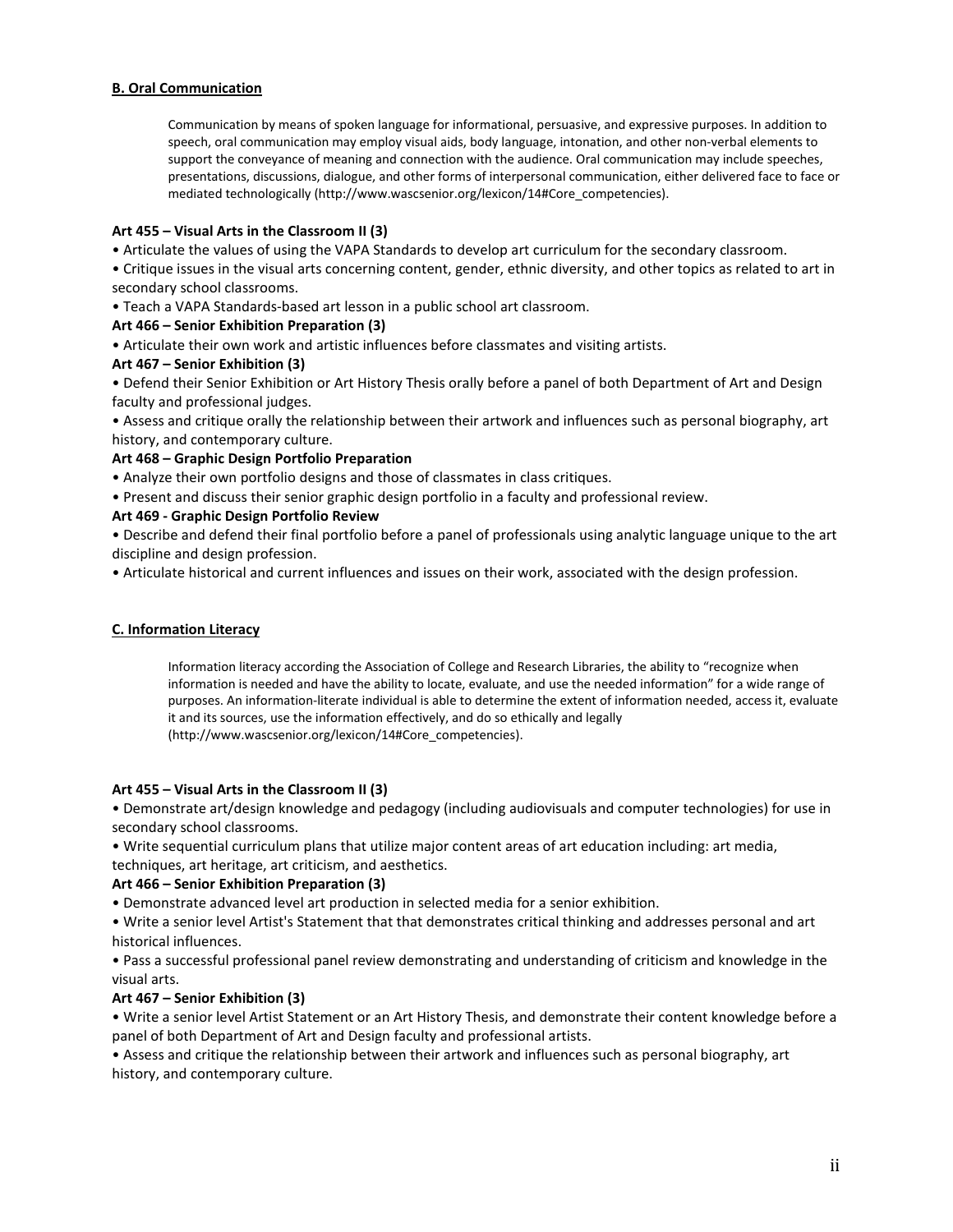# **Art 468 – Graphic Design Portfolio Preparation**

• Use design skills and knowledge in layout, typography, logo, packaging, and computer illustration, to create a finished professional portfolio.

• Analyze their own portfolio designs and those of their classmates using content knowledge and design theories during class critiques.

• Present and discuss their final portfolio in a faculty and professional review demonstrating content knowledge and skills.

#### **Art 469 - Graphic Design Portfolio Review**

• Assemble a professional level portfolio of their graphic design work using capstone knowledge and field experiences.

• Describe and defend their final portfolio before a panel of professionals using analytic language unique to the art discipline.

• Articulate historical and current influences and issues on their work, associated with the design profession.

# **D. Critical Thinking**

The ability to think in a way that is clear, reasoned, reflective, informed by evidence, and aimed at deciding what to believe or do. Dispositions supporting critical thinking include open-mindedness and motivation to seek the truth (http://www.wascsenior.org/lexicon/14#Core\_competencies).

# **Art 455 – Visual Arts in the Classroom II (3)**

• Critique issues in the visual arts concerning content, gender, ethnic diversity, and other topics as related to art in secondary school classrooms.

• Write a personal philosophy of teaching art in the public schools that includes the VAPA Art Standards.

#### **Art 466 – Senior Exhibition Preparation (3)**

• Write a senior level Artist's Statement that demonstrates critical thinking and addresses personal and art historical influences.

• Present, critique, and defend a body of artwork to classmates in preparation for the Senior Art Exhibition.

#### **Art 467 – Senior Exhibition (3)**

• Critique and defend their Senior Art Exhibition or Art History Thesis orally before a panel of both Department of Art and Design faculty and professional judges.

• Assess and critique the relationship between their own artwork and influences such as personal biography, art history, and contemporary culture.

# **Art 468 – Graphic Design Portfolio Preparation**

• Use design skills and knowledge in layout, typography, logo, packaging, and computer illustration, to create a finished professional portfolio.

• Critically analyze their own portfolio designs and those of their classmates in this departmental capstone course. **Art 469 - Graphic Design Portfolio Review** 

• Assemble a professional level portfolio of their graphic design work that promotes design and message.

• Describe and defend their final portfolio before a panel of professionals using analytic language unique to the art discipline.

• Articulate historical and current influences and issues on their work, associated with the design profession.

# **E. Quantitative Reasoning**

The ability to apply mathematical concepts to the interpretation and analysis of quantitative information in order to solve a wide range of problems, from those arising in pure and applied research to everyday issues and questions. It may include such dimensions as ability to apply math skills, judge reasonableness, communicate quantitative information, and recognize the limits of mathematical or statistical methods (http://www.wascsenior.org/lexicon/14#Core\_competencies).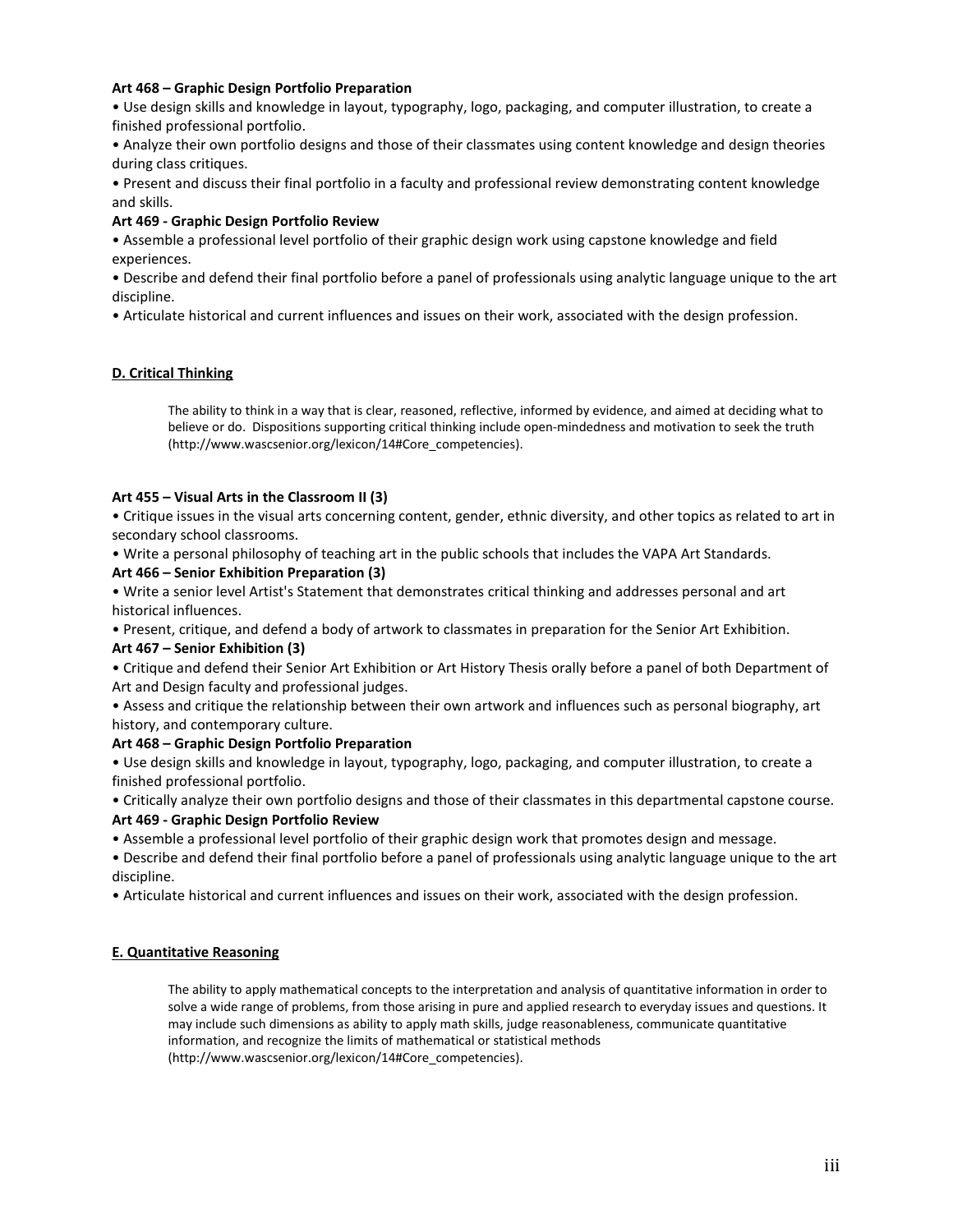# **Art 455 – Visual Arts in the Classroom II (3)**

• Write sequential curriculum plans that utilize major areas of art education, including art media, techniques, art heritage, art criticism, and aesthetics for secondary classrooms. Assign the art units into class schedules and school calendars, calculating how long each of the assignments will take to complete.

#### **Art 466 – Senior Exhibition Preparation (3)**

- Measure and plan out the gallery space and their artworks to mount the senior exhibition.
- Photo-document their artwork at a pre-professional level, using quantified camera settings.

# **Art 467 – Senior Exhibition (3)**

- Measure and adjust exhibition planning to best display their artworks in the gallery.
- Calculate lighting to maximize the best impact of the artworks.
- Photo-document their art exhibit at a pre-professional level, using quantified camera settings.

#### **Art 468 – Graphic Design Portfolio Preparation**

• Use design principles and knowledge for measuring layout, typography, logo, packaging, and computer illustration, to create designs for their professional portfolios.

# **Art 469 - Graphic Design Portfolio Review**

• Assemble a professional level portfolio of their graphic design work.

• Use design skills and knowledge for measuring final presentations and layouts using typography, logo, packaging, and computer illustration, to create designs for their professional portfolios.

\* Proposed changes for 2014-2015: Three units each (instead of one unit) for Art 467 and Art 469.

# **3: THE PLNU DEPARTMENT OF ART AND DESIGN: WASC CORE COMPETENCIES & DATA COLLECTION**

# *1. The Core Competencies will be assessed annually in the student's senior year.*

Capstone Core Competencies in the Department of Art and Design are assessed in a graduating senior's final semester. Art/design faculty and off-campus professionals complete SLO assessments for the senior exhibition or portfolio review. Professionals are asked to provide a more general evaluation of the senior's work. Faculty members assess and score the student's capstone work at the Initial, Emerging, Developed, or Highly Developed levels. These scores are tabulated and entered into departmental assessment data for graduating seniors. SLO data for seniors' capstone work has been collected since spring, 2011.

# *2. Course(s) in the Senior year where the Core Competencies will be assessed:*

| Majors:              |                                                                                                       |              |
|----------------------|-------------------------------------------------------------------------------------------------------|--------------|
| <b>Art Education</b> | Art 455 – Visual Arts in the Classroom II (3)                                                         |              |
| <b>Visual Arts</b>   | Art 466 – Senior Exhibition Preparation (3)                                                           |              |
|                      | Art 467 – Senior Exhibition (3)*                                                                      |              |
| Graphic Design       | Art 468 – Graphic Design Portfolio Preparation (3)                                                    |              |
|                      | Art 469 – Graphic Design Portfolio Review (3)*                                                        |              |
| 3.                   | Faculty for fall 2014 who will oversee the assessment and those who will teach the fall 2014 courses: |              |
|                      | Art 455 – Visual Arts in the Classroom II (3)                                                         | SANGREN      |
|                      | Art 466 – Senior Exhibition Preparation (3)                                                           | SKALMAN      |
|                      | Art 468 - Graphic Design Portfolio Preparation (3)                                                    | <b>MAYER</b> |

#### *4. Describe the process of faculty calibration for the assessment of Core Competencies.*

In a spring departmental meeting, art/design faculty members review the assessment process before the senior capstone events. Scoring is done while the students' work is on display. Based on departmental rubrics, faculty members score seniors' artwork anonymously at the Initial, Emerging, Developed, and Highly Developed levels for concept, design, craftsmanship, and effort.